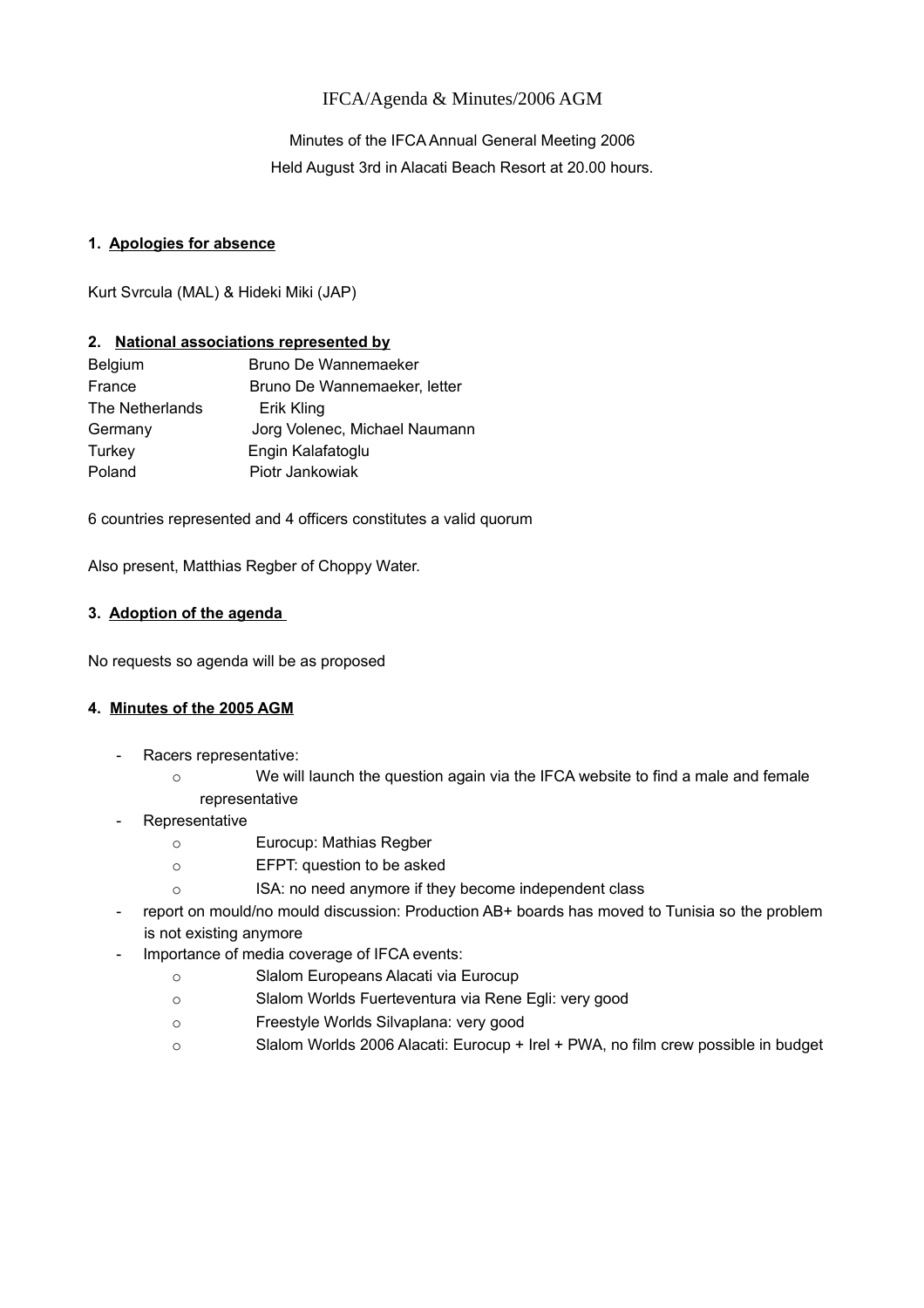# **5. Reports 2005/006**

# **President's report IFCA**

## **Freestyle**

The European Freestyle Pro Tour is recognized as our IFCA Freestyle Europeans.

2005: Very successful tour with 10 events and 101 participants

2006: Tour has started with 7events so far from 11 and already 101 participants so far

EFPT was not happy with IFCA last year, specially the not granting of slalom worlds to Silvaplana and the improved cooperation with PWA seems the problem. On launching the discussed Freestyle world ranking they threatened to stop co-operation so we suggested they propose alternative for near future. No feedback so far.

# **Slalom**

The Slalom discipline is still growing and we have great confidence in the future of slalom.

# **2003 : organisation : HWO Almanarre - France**

39 participants, 12 pays

23 hommes 4 femmes 8 masters 4 jeune

**2004 : organisation : Taiwan / Isle of Wight** cancelled

# **2005 : organisation : Rene Egli / Fuerteventura**

72 participants, 20 pays

47 hommes 7 femmes 14 masters 4 jeune

# **2006 : organisation : Sportworksgroup / Alacati**

114 participants, 24 pays 73 hommes 11 femmes 21 masters 9 jeune

The Slalom Europeans 2005 were very well organized in one of the best slalom areas of the World Alacati in Turkey. Although the participation of Non-Turkish competitors was low the level of the 13 slalom sailed was very high with Finian Maynard winning the event and Ben Vandersteen being European Champion. Allison Shreeve won the ladies event.

The Slalom Worlds 2005 were organized in Fuerteventura and counted as a tour stop for PWA. All the top racers were present and 6 exciting slaloms were organized. Micah Buzianis took the title before Bjorn Dunckerbeck and Karin Jaggi was the fastest lady.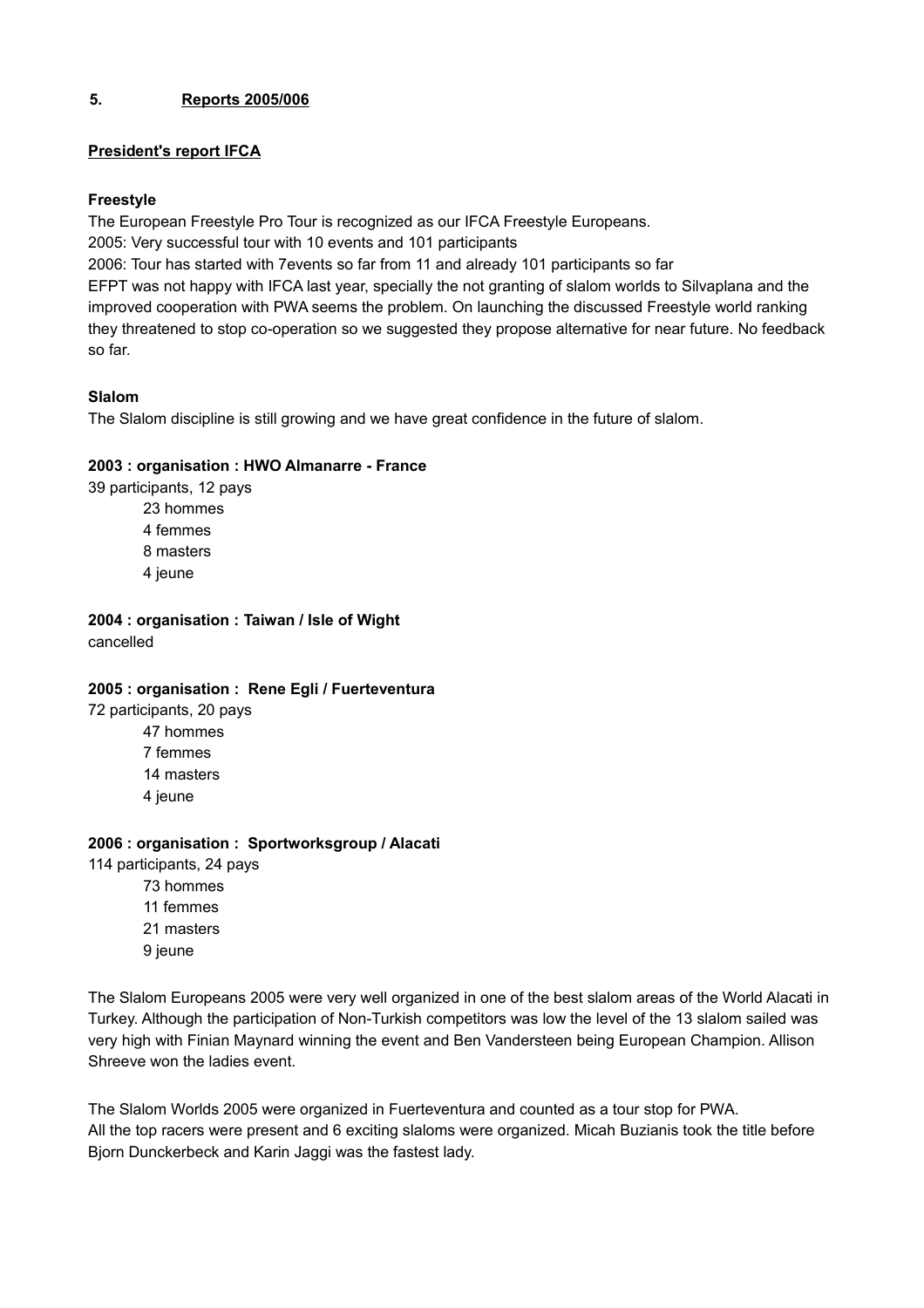### **Speed**

2005 : 3 tour stops are sailed with 110 men and 17 women. During the last stop will be in Namibia 13 national and the world record speedwindsurfing, sailing on the Nautical mile was broken

#### **Wave**

No events in 2005/2006, we trust the organization of wave events to the PWA

### **- Financial Report IFCA / IWA**

Bruno De Wannemaeker commented on the IFCA/IWA Income & Expenditure by Class for the periods January through December 2005. Singapore, EFPT meetings and the help in Bruno's purchase of a notebook made the year result end on minus 1024,79 euro.

total assets on 31/12/02 - 9.235,54 Eur. total assets on 31/12/03 - 9.006,04 Eur. (= - 229,50 euro) total assets on 31/12/04 - 9.238,41 Eur. (= + 232,37 euro) total assets on 31/12/05 - 8.213,26 Eur. (= - 1024,79 euro)

### **IFCA budget 2006**

- The possibility to buy 2 marine radios is further examined and accepted. Through a mailing to our MNA's we will ask if countries are interested in a common purchase.

- 600-1000 euro for restyling the website and the IFCA logo

### **6. Rules and Regulations**

The following IFCA submissions were discussed and approved

- 1 IFCA Class Rules : 85 -> 80 cm with for slalom boards
- 2 Support ISA to become independent ISAF class

### **7. 2007 and onwards event schedule.**

### **2007**

Freestyle

Europeans with EFPT (tbc) Worlds in Neusiedlersee - Austria (tbc)

#### Slalom

Europeans with Eurocup Circuit Men and Women Worlds in France? Junior, Youth and Master Worlds in Alacati during new, yearly "wind festival" middle July together with Eurocup, kitesurfevent, Beach volleyball, concerts …….. (proposal to follow)

### **Wave**

Europeans with new Dutch Organiser

#### Speed

World Tour with ISA